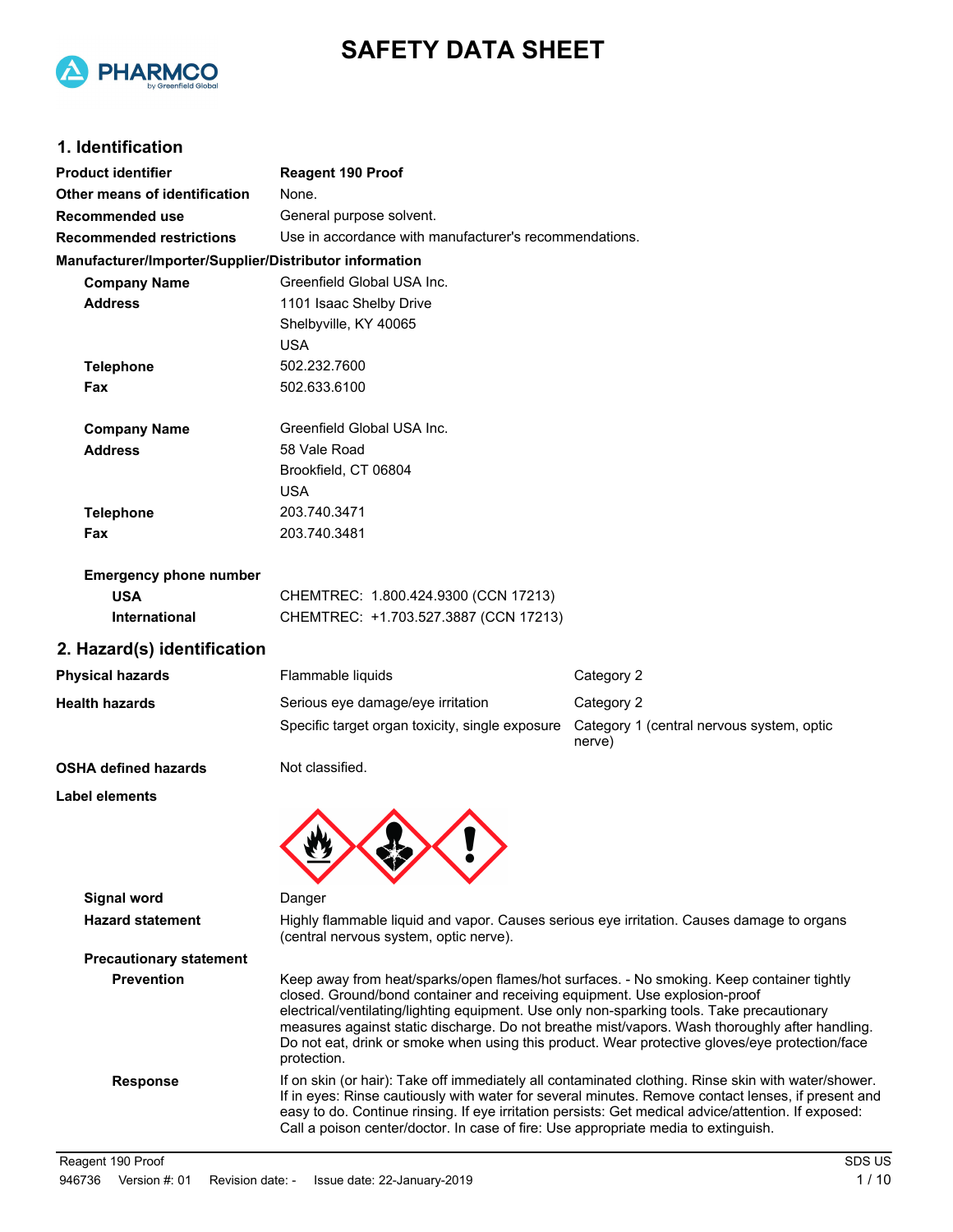| <b>Storage</b>                               | Store in a well-ventilated place. Keep cool. Store locked up.                                       |
|----------------------------------------------|-----------------------------------------------------------------------------------------------------|
| <b>Disposal</b>                              | Dispose of contents/container in accordance with local/regional/national/international regulations. |
| Hazard(s) not otherwise<br>classified (HNOC) | None known.                                                                                         |
| <b>Supplemental information</b>              | None.                                                                                               |

## **3. Composition/information on ingredients**

### **Mixtures**

| <b>Chemical name</b>                                                         |                                                                                                                                                                                                                                                                                                                                                                                                                                                               | <b>CAS number</b> | $\%$          |  |  |
|------------------------------------------------------------------------------|---------------------------------------------------------------------------------------------------------------------------------------------------------------------------------------------------------------------------------------------------------------------------------------------------------------------------------------------------------------------------------------------------------------------------------------------------------------|-------------------|---------------|--|--|
| Ethyl alcohol                                                                |                                                                                                                                                                                                                                                                                                                                                                                                                                                               | $64 - 17 - 5$     | 84.00 - 90.50 |  |  |
| Propan-2-ol                                                                  |                                                                                                                                                                                                                                                                                                                                                                                                                                                               | 67-63-0           | $4.60 - 4.98$ |  |  |
| Methanol                                                                     |                                                                                                                                                                                                                                                                                                                                                                                                                                                               | 67-56-1           | $4.40 - 4.52$ |  |  |
| Water                                                                        |                                                                                                                                                                                                                                                                                                                                                                                                                                                               | 7732-18-5         | $0.00 - 6.90$ |  |  |
| <b>Composition comments</b>                                                  | All concentrations are in percent by weight unless otherwise indicated.                                                                                                                                                                                                                                                                                                                                                                                       |                   |               |  |  |
| 4. First-aid measures                                                        |                                                                                                                                                                                                                                                                                                                                                                                                                                                               |                   |               |  |  |
| <b>Inhalation</b>                                                            | Move to fresh air. Call a physician if symptoms develop or persist.                                                                                                                                                                                                                                                                                                                                                                                           |                   |               |  |  |
| <b>Skin contact</b>                                                          | Take off immediately all contaminated clothing. Rinse skin with water/shower. Get medical<br>attention if irritation develops and persists.                                                                                                                                                                                                                                                                                                                   |                   |               |  |  |
| Eye contact                                                                  | Immediately flush eyes with plenty of water for at least 15 minutes. Remove contact lenses, if<br>present and easy to do. Continue rinsing. Get medical attention if irritation develops and persists.                                                                                                                                                                                                                                                        |                   |               |  |  |
| Ingestion                                                                    | IF SWALLOWED: Immediately call a POISON CENTER or doctor/physician. Rinse mouth. Do not<br>induce vomiting without advice from poison control center. If vomiting occurs, keep head low so<br>that stomach content doesn't get into the lungs. Do not use mouth-to-mouth method if victim<br>ingested the substance. Induce artificial respiration with the aid of a pocket mask equipped with a<br>one-way valve or other proper respiratory medical device. |                   |               |  |  |
| <b>Most important</b><br>symptoms/effects, acute and                         | Narcosis. Headache. Behavioral changes. Decrease in motor functions. Severe eye irritation.<br>Symptoms may include stinging, tearing, redness, swelling, and blurred vision. Coughing.                                                                                                                                                                                                                                                                       |                   |               |  |  |
| delayed                                                                      | Methanol: Human exposure to methanol may result in illness, systemic poisoning, blindness, optic<br>nerve damage and perhaps death, after being ingested, absorbed through the skin or inhaled.<br>Death due to cardiac or respiratory failure has been reported in some cases from consumption of<br>as little as 30 ml.                                                                                                                                     |                   |               |  |  |
| Indication of immediate<br>medical attention and special<br>treatment needed | Provide general supportive measures and treat symptomatically. Thermal burns: Flush with water<br>immediately. While flushing, remove clothes which do not adhere to affected area. Call an<br>ambulance. Continue flushing during transport to hospital. Keep victim under observation.<br>Symptoms may be delayed.                                                                                                                                          |                   |               |  |  |
| <b>General information</b>                                                   | Take off all contaminated clothing immediately. If you feel unwell, seek medical advice (show the<br>label where possible). Ensure that medical personnel are aware of the material(s) involved, and<br>take precautions to protect themselves. Wash contaminated clothing before reuse. Show this<br>safety data sheet to the doctor in attendance.                                                                                                          |                   |               |  |  |
| 5. Fire-fighting measures                                                    |                                                                                                                                                                                                                                                                                                                                                                                                                                                               |                   |               |  |  |
| Suitable extinguishing media                                                 | Water fog. Alcohol resistant foam. Dry chemical powder. Carbon dioxide (CO2).                                                                                                                                                                                                                                                                                                                                                                                 |                   |               |  |  |
| Unsuitable extinguishing<br>media                                            | Do not use water jet as an extinguisher, as this will spread the fire.                                                                                                                                                                                                                                                                                                                                                                                        |                   |               |  |  |
| Specific hazards arising from<br>the chemical                                | Vapors may form explosive mixtures with air. Vapors may travel considerable distance to a source<br>of ignition and flash back. During fire, gases hazardous to health may be formed. Combustion<br>products may include: carbon oxides.                                                                                                                                                                                                                      |                   |               |  |  |
| Special protective equipment<br>and precautions for firefighters             | Self-contained breathing apparatus and full protective clothing must be worn in case of fire.                                                                                                                                                                                                                                                                                                                                                                 |                   |               |  |  |
| <b>Fire fighting</b><br>equipment/instructions                               | In case of fire and/or explosion do not breathe fumes. Move containers from fire area if you can do<br>so without risk. Use water spray to keep fire-exposed containers cool.                                                                                                                                                                                                                                                                                 |                   |               |  |  |
| <b>Specific methods</b>                                                      | Use standard firefighting procedures and consider the hazards of other involved materials.                                                                                                                                                                                                                                                                                                                                                                    |                   |               |  |  |
| <b>General fire hazards</b>                                                  | Highly flammable liquid and vapor.                                                                                                                                                                                                                                                                                                                                                                                                                            |                   |               |  |  |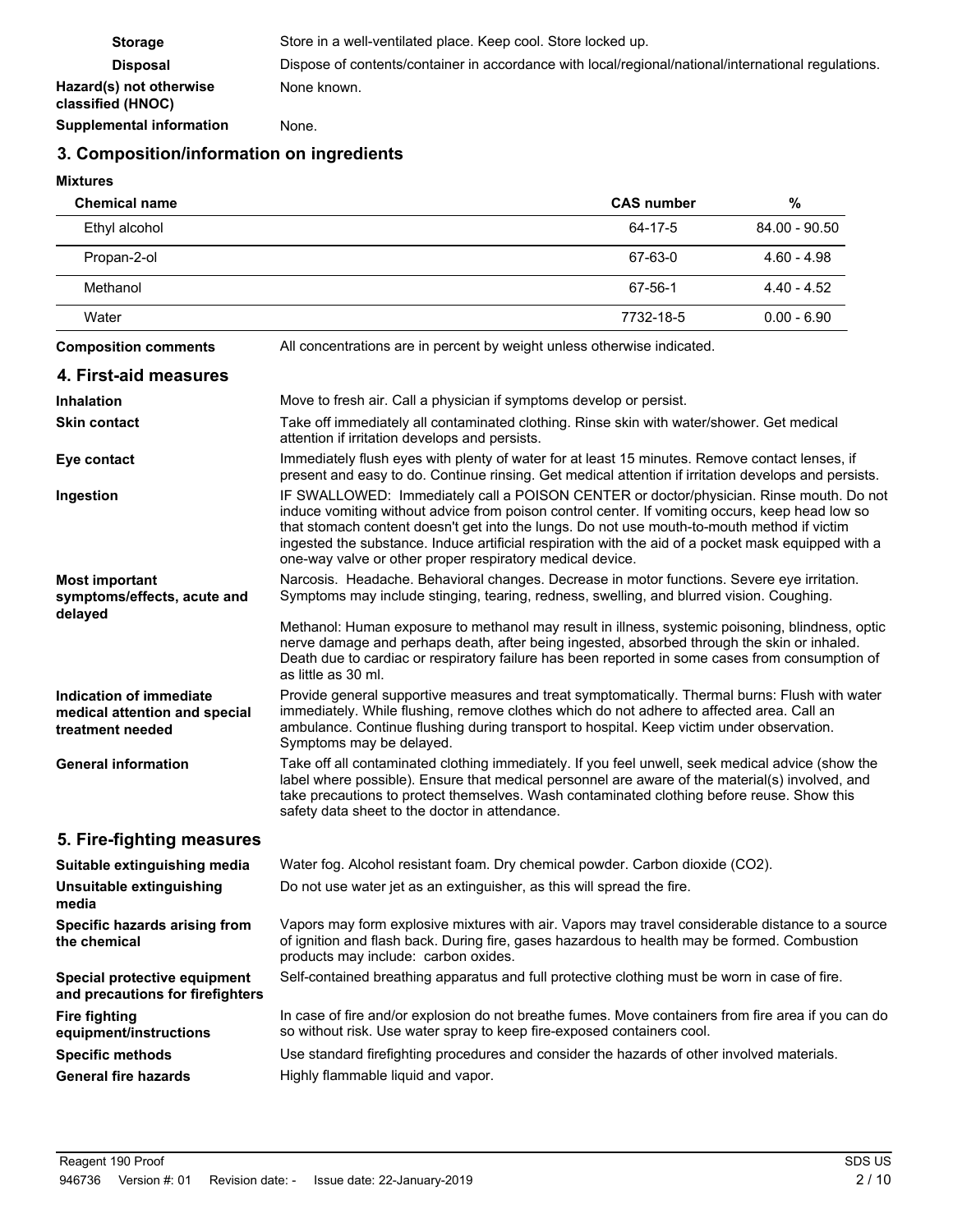### **6. Accidental release measures**

| Personal precautions,<br>protective equipment and<br>emergency procedures | Keep unnecessary personnel away. Keep people away from and upwind of spill/leak. Eliminate all<br>ignition sources (no smoking, flares, sparks, or flames in immediate area). Wear appropriate<br>protective equipment and clothing during clean-up. Do not breathe mist/vapors. Do not touch<br>damaged containers or spilled material unless wearing appropriate protective clothing. Ventilate<br>closed spaces before entering them. Local authorities should be advised if significant spillages<br>cannot be contained. For personal protection, see section 8 of the SDS.                                                             |
|---------------------------------------------------------------------------|----------------------------------------------------------------------------------------------------------------------------------------------------------------------------------------------------------------------------------------------------------------------------------------------------------------------------------------------------------------------------------------------------------------------------------------------------------------------------------------------------------------------------------------------------------------------------------------------------------------------------------------------|
| <b>Methods and materials for</b><br>containment and cleaning up           | Eliminate all ignition sources (no smoking, flares, sparks, or flames in immediate area). Keep<br>combustibles (wood, paper, oil, etc.) away from spilled material. Take precautionary measures<br>against static discharge. Use only non-sparking tools. The product is completely soluble in water.                                                                                                                                                                                                                                                                                                                                        |
|                                                                           | Large Spills: Stop the flow of material, if this is without risk. Dike the spilled material, where this is<br>possible. Use a non-combustible material like vermiculite, sand or earth to soak up the product<br>and place into a container for later disposal. Following product recovery, flush area with water.                                                                                                                                                                                                                                                                                                                           |
|                                                                           | Small Spills: Absorb with earth, sand or other non-combustible material and transfer to containers<br>for later disposal. Wipe up with absorbent material (e.g. cloth, fleece). Clean surface thoroughly to<br>remove residual contamination.                                                                                                                                                                                                                                                                                                                                                                                                |
|                                                                           | Never return spills to original containers for re-use. For waste disposal, see section 13 of the SDS.                                                                                                                                                                                                                                                                                                                                                                                                                                                                                                                                        |
| <b>Environmental precautions</b>                                          | Avoid discharge into drains, water courses or onto the ground.                                                                                                                                                                                                                                                                                                                                                                                                                                                                                                                                                                               |
| 7. Handling and storage                                                   |                                                                                                                                                                                                                                                                                                                                                                                                                                                                                                                                                                                                                                              |
| <b>Precautions for safe handling</b>                                      | Do not handle, store or open near an open flame, sources of heat or sources of ignition. Protect<br>material from direct sunlight. Explosion-proof general and local exhaust ventilation. Take<br>precautionary measures against static discharges. All equipment used when handling the product<br>must be grounded. Use non-sparking tools and explosion-proof equipment. Do not breathe<br>mist/vapors. Avoid contact with eyes. Avoid prolonged exposure. When using, do not eat, drink or<br>smoke. Wear appropriate personal protective equipment. Wash hands thoroughly after handling.<br>Observe good industrial hygiene practices. |
| Conditions for safe storage,<br>including any incompatibilities           | Store locked up. Keep away from heat, sparks and open flame. Prevent electrostatic charge<br>build-up by using common bonding and grounding techniques. Store in a cool, dry place out of<br>direct sunlight. Store in tightly closed container. Store in a well-ventilated place. Keep in an area<br>equipped with sprinklers. Store away from incompatible materials (see Section 10 of the SDS).                                                                                                                                                                                                                                          |

## **8. Exposure controls/personal protection**

#### **Occupational exposure limits**

### **US. OSHA Table Z-1 Limits for Air Contaminants (29 CFR 1910.1000)**

| <b>Components</b>                           | <b>Type</b> | Value      |  |  |
|---------------------------------------------|-------------|------------|--|--|
| Ethyl alcohol (CAS 64-17-5)                 | <b>PEL</b>  | 1900 mg/m3 |  |  |
|                                             |             | 1000 ppm   |  |  |
| Methanol (CAS 67-56-1)                      | <b>PEL</b>  | 260 mg/m3  |  |  |
|                                             |             | 200 ppm    |  |  |
| Propan-2-ol (CAS 67-63-0)                   | <b>PEL</b>  | 980 mg/m3  |  |  |
|                                             |             | 400 ppm    |  |  |
| <b>US. ACGIH Threshold Limit Values</b>     |             |            |  |  |
| <b>Components</b>                           | <b>Type</b> | Value      |  |  |
| Ethyl alcohol (CAS 64-17-5)                 | <b>STEL</b> | 1000 ppm   |  |  |
| Methanol (CAS 67-56-1)                      | <b>STEL</b> | 250 ppm    |  |  |
|                                             | <b>TWA</b>  | 200 ppm    |  |  |
| Propan-2-ol (CAS 67-63-0)                   | <b>STEL</b> | 400 ppm    |  |  |
|                                             | <b>TWA</b>  | $200$ ppm  |  |  |
| US. NIOSH: Pocket Guide to Chemical Hazards |             |            |  |  |
| <b>Components</b>                           | Type        | Value      |  |  |
| Ethyl alcohol (CAS 64-17-5)                 | <b>TWA</b>  | 1900 mg/m3 |  |  |
|                                             |             | 1000 ppm   |  |  |
| Methanol (CAS 67-56-1)                      | <b>STEL</b> | 325 mg/m3  |  |  |
|                                             |             |            |  |  |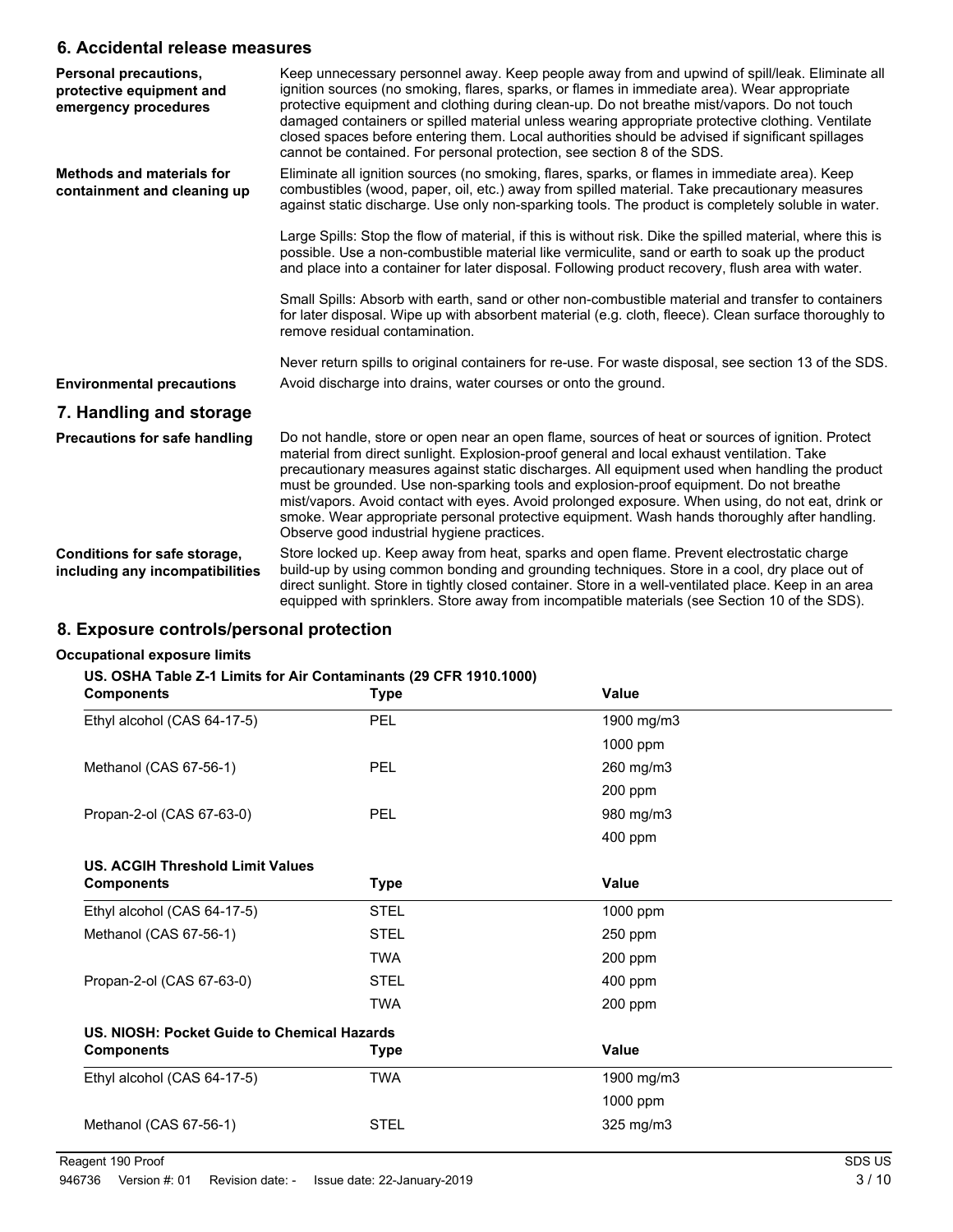### **US. NIOSH: Pocket Guide to Chemical Hazards**

| <b>Components</b>         | <b>Type</b> | Value      |  |
|---------------------------|-------------|------------|--|
|                           |             | 250 ppm    |  |
|                           | <b>TWA</b>  | 260 mg/m3  |  |
|                           |             | 200 ppm    |  |
| Propan-2-ol (CAS 67-63-0) | <b>STEL</b> | 1225 mg/m3 |  |
|                           |             | 500 ppm    |  |
|                           | <b>TWA</b>  | 980 mg/m3  |  |
|                           |             | 400 ppm    |  |

#### **Biological limit values**

| <b>ACGIH Biological Exposure Indices</b><br><b>Components</b>                                                    | Value                                                                                                                                                                                                                                                                                                                                                                                                                                                                   | <b>Determinant</b> | <b>Specimen</b>                   | <b>Sampling Time</b>                                                                                                                                                                    |  |
|------------------------------------------------------------------------------------------------------------------|-------------------------------------------------------------------------------------------------------------------------------------------------------------------------------------------------------------------------------------------------------------------------------------------------------------------------------------------------------------------------------------------------------------------------------------------------------------------------|--------------------|-----------------------------------|-----------------------------------------------------------------------------------------------------------------------------------------------------------------------------------------|--|
| Methanol (CAS 67-56-1)                                                                                           | $15 \text{ mg/l}$                                                                                                                                                                                                                                                                                                                                                                                                                                                       | Methanol           | Urine                             |                                                                                                                                                                                         |  |
| Propan-2-ol (CAS 67-63-0) 40 mg/l                                                                                |                                                                                                                                                                                                                                                                                                                                                                                                                                                                         | Acetone            | Urine                             |                                                                                                                                                                                         |  |
| * - For sampling details, please see the source document.                                                        |                                                                                                                                                                                                                                                                                                                                                                                                                                                                         |                    |                                   |                                                                                                                                                                                         |  |
| <b>Exposure guidelines</b>                                                                                       |                                                                                                                                                                                                                                                                                                                                                                                                                                                                         |                    |                                   |                                                                                                                                                                                         |  |
|                                                                                                                  | US - California OELs: Skin designation                                                                                                                                                                                                                                                                                                                                                                                                                                  |                    |                                   |                                                                                                                                                                                         |  |
| Methanol (CAS 67-56-1)<br>Can be absorbed through the skin.<br>US - Minnesota Haz Subs: Skin designation applies |                                                                                                                                                                                                                                                                                                                                                                                                                                                                         |                    |                                   |                                                                                                                                                                                         |  |
| Methanol (CAS 67-56-1)<br>US - Tennessee OELs: Skin designation                                                  |                                                                                                                                                                                                                                                                                                                                                                                                                                                                         |                    | Skin designation applies.         |                                                                                                                                                                                         |  |
| Methanol (CAS 67-56-1)                                                                                           | Can be absorbed through the skin.<br>US ACGIH Threshold Limit Values: Skin designation                                                                                                                                                                                                                                                                                                                                                                                  |                    |                                   |                                                                                                                                                                                         |  |
|                                                                                                                  | Methanol (CAS 67-56-1)<br>Can be absorbed through the skin.<br>US. NIOSH: Pocket Guide to Chemical Hazards                                                                                                                                                                                                                                                                                                                                                              |                    |                                   |                                                                                                                                                                                         |  |
| Methanol (CAS 67-56-1)                                                                                           |                                                                                                                                                                                                                                                                                                                                                                                                                                                                         |                    | Can be absorbed through the skin. |                                                                                                                                                                                         |  |
| Appropriate engineering<br>controls                                                                              | Explosion-proof general and local exhaust ventilation. Good general ventilation should be used.<br>Ventilation rates should be matched to conditions. If applicable, use process enclosures, local<br>exhaust ventilation, or other engineering controls to maintain airborne levels below recommended<br>exposure limits. If exposure limits have not been established, maintain airborne levels to an<br>acceptable level. Provide eyewash station and safety shower. |                    |                                   |                                                                                                                                                                                         |  |
| Individual protection measures, such as personal protective equipment                                            |                                                                                                                                                                                                                                                                                                                                                                                                                                                                         |                    |                                   |                                                                                                                                                                                         |  |
| <b>Eye/face protection</b>                                                                                       | Chemical goggles are recommended.                                                                                                                                                                                                                                                                                                                                                                                                                                       |                    |                                   |                                                                                                                                                                                         |  |
| <b>Skin protection</b><br><b>Hand protection</b>                                                                 | Wear appropriate chemical resistant gloves. Suitable gloves can be recommended by the glove<br>supplier. Be aware that the liquid may penetrate the gloves. Frequent change is advisable.                                                                                                                                                                                                                                                                               |                    |                                   |                                                                                                                                                                                         |  |
| <b>Skin protection</b>                                                                                           |                                                                                                                                                                                                                                                                                                                                                                                                                                                                         |                    |                                   |                                                                                                                                                                                         |  |
| Other                                                                                                            |                                                                                                                                                                                                                                                                                                                                                                                                                                                                         |                    |                                   | Wear appropriate chemical resistant clothing. Use of an impervious apron is recommended.                                                                                                |  |
| <b>Respiratory protection</b>                                                                                    | If engineering controls do not maintain airborne concentrations below recommended exposure<br>limits (where applicable) or to an acceptable level (in countries where exposure limits have not<br>been established), an approved respirator must be worn. Respirator type: Chemical respirator with<br>organic vapor cartridge.                                                                                                                                         |                    |                                   |                                                                                                                                                                                         |  |
| <b>Thermal hazards</b>                                                                                           | Wear appropriate thermal protective clothing, when necessary.                                                                                                                                                                                                                                                                                                                                                                                                           |                    |                                   |                                                                                                                                                                                         |  |
| <b>General hygiene</b><br>considerations                                                                         | clothing and protective equipment to remove contaminants.                                                                                                                                                                                                                                                                                                                                                                                                               |                    |                                   | When using do not smoke. Always observe good personal hygiene measures, such as washing<br>after handling the material and before eating, drinking, and/or smoking. Routinely wash work |  |

### **9. Physical and chemical properties**

| Appearance            |                                |
|-----------------------|--------------------------------|
| <b>Physical state</b> | Liguid.                        |
| Form                  | Liguid.                        |
| Color                 | Clear liquid; invisible vapor. |
| Odor                  | Sweet, Alcohol odor,           |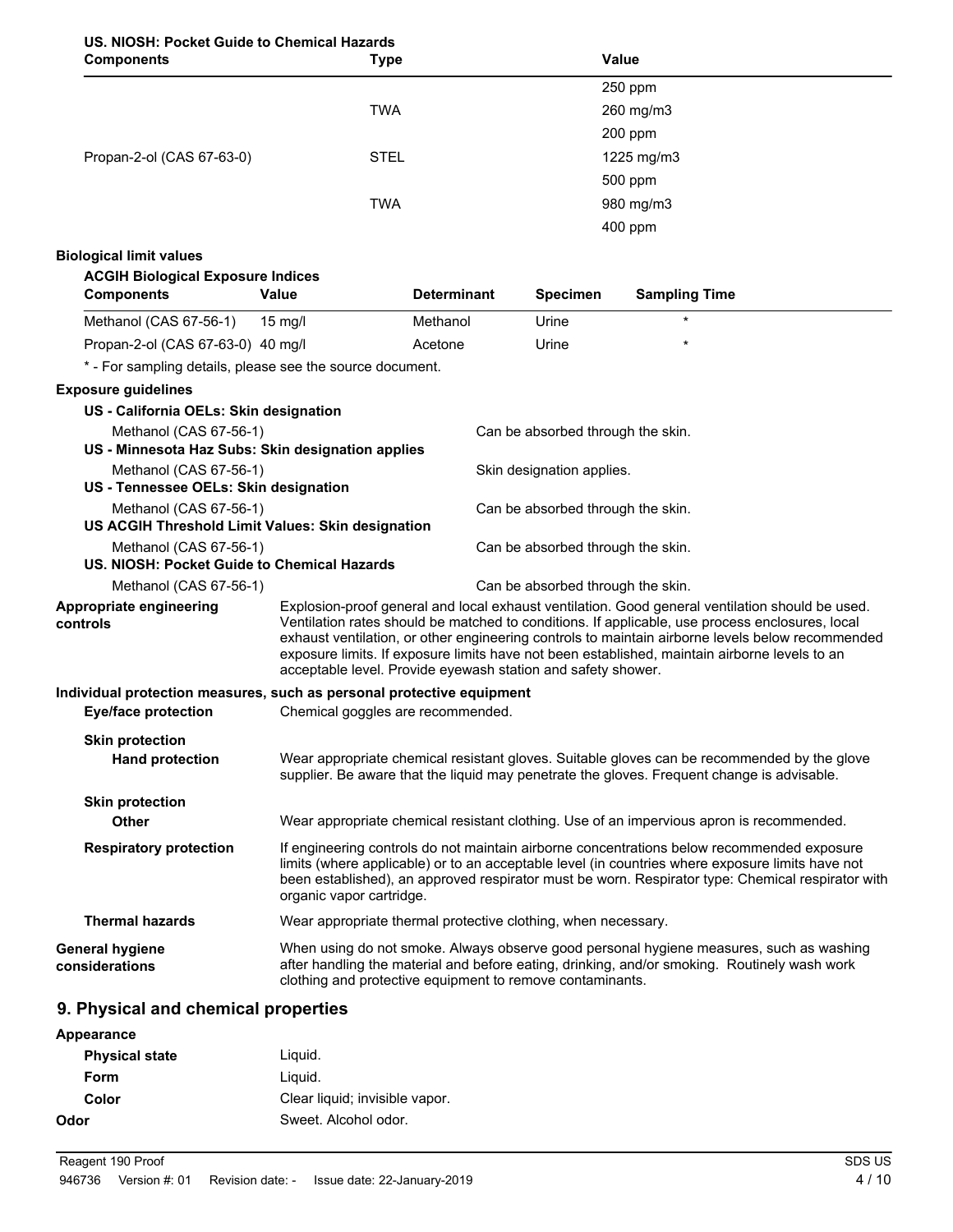| <b>Odor threshold</b>                             | Not available.                                                                                                                                                           |
|---------------------------------------------------|--------------------------------------------------------------------------------------------------------------------------------------------------------------------------|
| рH                                                | Not available.                                                                                                                                                           |
| Melting point/freezing point                      | -202 - -173.2 °F (-130 - -114 °C)                                                                                                                                        |
| Initial boiling point and boiling<br>range        | 172.4 °F (78 °C)                                                                                                                                                         |
| <b>Flash point</b>                                | 57.2 - 62.6 °F (14.0 - 17.0 °C) Closed Cup                                                                                                                               |
| <b>Evaporation rate</b>                           | Expected to be rapid.                                                                                                                                                    |
| Flammability (solid, gas)                         | Not applicable.                                                                                                                                                          |
| Upper/lower flammability or explosive limits      |                                                                                                                                                                          |
| <b>Flammability limit - lower</b><br>(%)          | 3.3 % v/v                                                                                                                                                                |
| <b>Flammability limit - upper</b><br>(%)          | 24.5 % v/v                                                                                                                                                               |
| Vapor pressure                                    | 44.6 mm Hg (68 °F (20 °C))                                                                                                                                               |
| <b>Vapor density</b>                              | 1.6 (air = 1)                                                                                                                                                            |
| <b>Relative density</b>                           | 0.785 (77 °F (25 °C))                                                                                                                                                    |
| Solubility(ies)                                   |                                                                                                                                                                          |
| <b>Solubility (water)</b>                         | Completely soluble.                                                                                                                                                      |
| <b>Partition coefficient</b><br>(n-octanol/water) | Not available.                                                                                                                                                           |
| <b>Auto-ignition temperature</b>                  | 685.4 °F (363 °C) (100% Ethyl alcohol)                                                                                                                                   |
| <b>Decomposition temperature</b>                  | Not available.                                                                                                                                                           |
| <b>Viscosity</b>                                  | Not available.                                                                                                                                                           |
| <b>Other information</b>                          |                                                                                                                                                                          |
| <b>Explosive properties</b>                       | Not explosive.                                                                                                                                                           |
| <b>Oxidizing properties</b>                       | Not oxidizing.                                                                                                                                                           |
| 10. Stability and reactivity                      |                                                                                                                                                                          |
| <b>Reactivity</b>                                 | The product is stable and non-reactive under normal conditions of use, storage and transport.                                                                            |
| <b>Chemical stability</b>                         | Material is stable under normal conditions.                                                                                                                              |
| <b>Possibility of hazardous</b><br>reactions      | No dangerous reaction known under conditions of normal use.                                                                                                              |
| <b>Conditions to avoid</b>                        | Keep away from heat, hot surfaces, sparks, open flames and other ignition sources. Avoid<br>temperatures exceeding the flash point. Contact with incompatible materials. |
| Incompatible materials                            | Strong oxidizing agents.                                                                                                                                                 |
| <b>Hazardous decomposition</b>                    | No hazardous decomposition products are known.                                                                                                                           |

# **11. Toxicological information**

**products**

#### **Information on likely routes of exposure**

| <b>Inhalation</b>                                                                  | Prolonged inhalation may be harmful.                                                                                                                                                                                                                                                                                      |
|------------------------------------------------------------------------------------|---------------------------------------------------------------------------------------------------------------------------------------------------------------------------------------------------------------------------------------------------------------------------------------------------------------------------|
| <b>Skin contact</b>                                                                | Prolonged skin contact may cause temporary irritation. May be absorbed through the skin.                                                                                                                                                                                                                                  |
| Eye contact                                                                        | Causes serious eye irritation.                                                                                                                                                                                                                                                                                            |
| Ingestion                                                                          | May be harmful if swallowed.                                                                                                                                                                                                                                                                                              |
| Symptoms related to the<br>physical, chemical and<br>toxicological characteristics | Narcosis. Headache. Behavioral changes. Decrease in motor functions. Severe eye irritation.<br>Symptoms may include stinging, tearing, redness, swelling, and blurred vision. Coughing.                                                                                                                                   |
|                                                                                    | Methanol: Human exposure to methanol may result in illness, systemic poisoning, blindness, optic<br>nerve damage and perhaps death, after being ingested, absorbed through the skin or inhaled.<br>Death due to cardiac or respiratory failure has been reported in some cases from consumption of<br>as little as 30 ml. |
| Information on toxicological effects                                               |                                                                                                                                                                                                                                                                                                                           |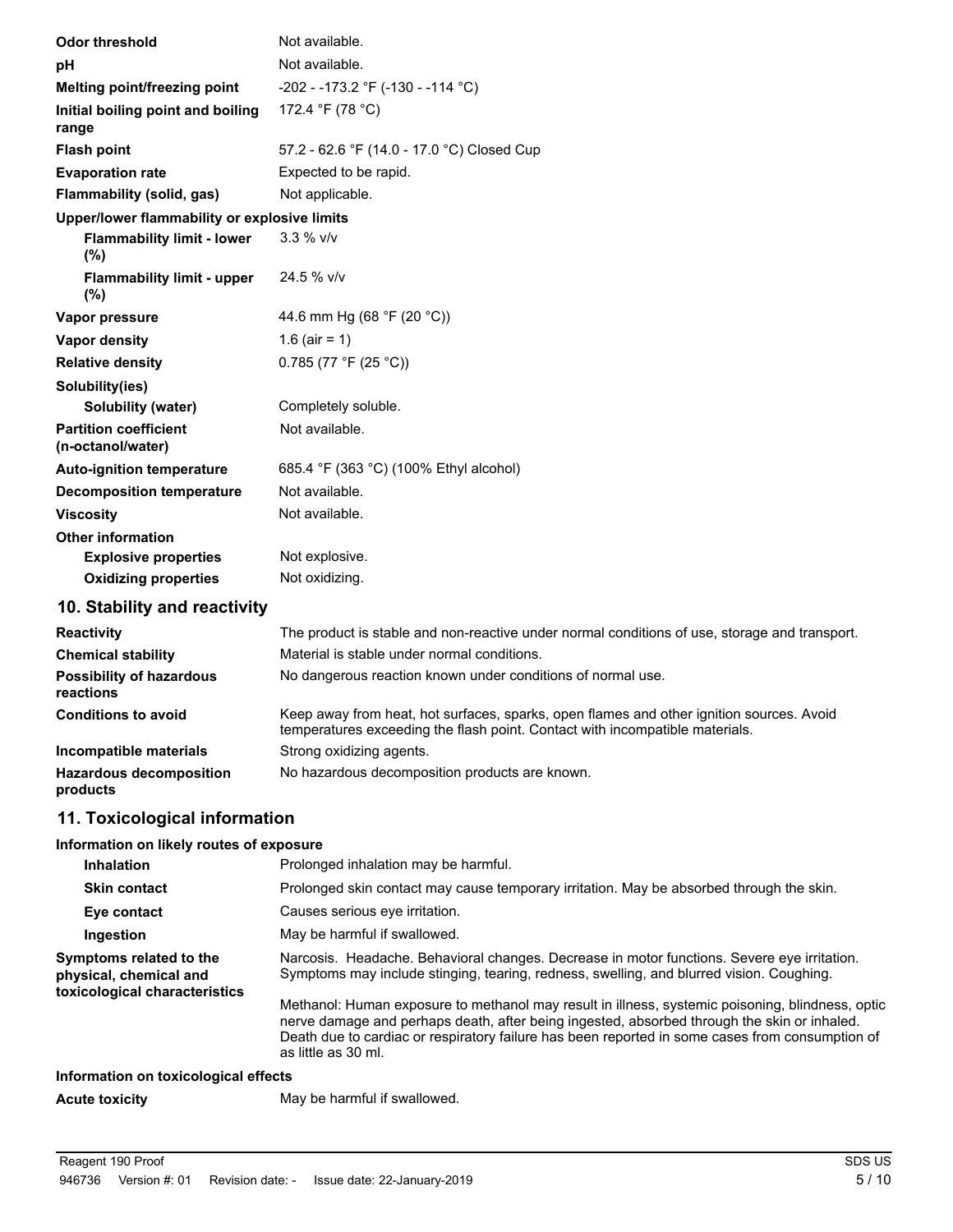| <b>Components</b>                                                     | <b>Species</b>                                                                                                                                                                                        |                                                                                            | <b>Test Results</b>                                 |  |  |
|-----------------------------------------------------------------------|-------------------------------------------------------------------------------------------------------------------------------------------------------------------------------------------------------|--------------------------------------------------------------------------------------------|-----------------------------------------------------|--|--|
| Ethyl alcohol (CAS 64-17-5)                                           |                                                                                                                                                                                                       |                                                                                            |                                                     |  |  |
| <b>Acute</b>                                                          |                                                                                                                                                                                                       |                                                                                            |                                                     |  |  |
| <b>Inhalation</b>                                                     |                                                                                                                                                                                                       |                                                                                            |                                                     |  |  |
| Vapor                                                                 |                                                                                                                                                                                                       |                                                                                            |                                                     |  |  |
| <b>LC50</b>                                                           | Rat                                                                                                                                                                                                   |                                                                                            | 117 - 125 mg/l, 4 Hours                             |  |  |
| Oral                                                                  |                                                                                                                                                                                                       |                                                                                            |                                                     |  |  |
| LD50                                                                  | Rat                                                                                                                                                                                                   |                                                                                            | 10470 mg/kg                                         |  |  |
| Propan-2-ol (CAS 67-63-0)                                             |                                                                                                                                                                                                       |                                                                                            |                                                     |  |  |
| <u>Acute</u>                                                          |                                                                                                                                                                                                       |                                                                                            |                                                     |  |  |
| <b>Dermal</b><br>LD50                                                 | Rabbit                                                                                                                                                                                                |                                                                                            | 12870 mg/kg                                         |  |  |
| <b>Inhalation</b>                                                     |                                                                                                                                                                                                       |                                                                                            |                                                     |  |  |
| Vapor                                                                 |                                                                                                                                                                                                       |                                                                                            |                                                     |  |  |
| LC50                                                                  | Rat                                                                                                                                                                                                   |                                                                                            | 72.6 mg/l, 4 hours                                  |  |  |
| Oral                                                                  |                                                                                                                                                                                                       |                                                                                            |                                                     |  |  |
| LD50                                                                  | Rat                                                                                                                                                                                                   |                                                                                            | 4710 mg/kg                                          |  |  |
| <b>Skin corrosion/irritation</b>                                      |                                                                                                                                                                                                       | Prolonged skin contact may cause temporary irritation.                                     |                                                     |  |  |
| Serious eye damage/eye                                                |                                                                                                                                                                                                       | Causes serious eye irritation.                                                             |                                                     |  |  |
| <i>irritation</i>                                                     |                                                                                                                                                                                                       |                                                                                            |                                                     |  |  |
| Respiratory or skin sensitization<br><b>Respiratory sensitization</b> |                                                                                                                                                                                                       |                                                                                            |                                                     |  |  |
| <b>Skin sensitization</b>                                             |                                                                                                                                                                                                       | Not a respiratory sensitizer.<br>This product is not expected to cause skin sensitization. |                                                     |  |  |
| Germ cell mutagenicity                                                |                                                                                                                                                                                                       | No data available to indicate product or any components present at greater than 0.1% are   |                                                     |  |  |
|                                                                       | mutagenic or genotoxic.                                                                                                                                                                               |                                                                                            |                                                     |  |  |
| Carcinogenicity                                                       |                                                                                                                                                                                                       | Not classifiable as to carcinogenicity to humans.                                          |                                                     |  |  |
| IARC Monographs. Overall Evaluation of Carcinogenicity                |                                                                                                                                                                                                       |                                                                                            |                                                     |  |  |
| Propan-2-ol (CAS 67-63-0)                                             |                                                                                                                                                                                                       |                                                                                            | 3 Not classifiable as to carcinogenicity to humans. |  |  |
| <b>NTP Report on Carcinogens</b><br>Not listed.                       |                                                                                                                                                                                                       |                                                                                            |                                                     |  |  |
| OSHA Specifically Regulated Substances (29 CFR 1910.1001-1053)        |                                                                                                                                                                                                       |                                                                                            |                                                     |  |  |
| Not regulated.                                                        |                                                                                                                                                                                                       |                                                                                            |                                                     |  |  |
| <b>Reproductive toxicity</b>                                          |                                                                                                                                                                                                       | This product is not expected to cause reproductive or developmental effects.               |                                                     |  |  |
| Specific target organ toxicity -<br>single exposure                   |                                                                                                                                                                                                       | Causes damage to organs (central nervous system, optic nerve).                             |                                                     |  |  |
| Specific target organ toxicity -<br>repeated exposure                 |                                                                                                                                                                                                       | Not classified.                                                                            |                                                     |  |  |
| <b>Aspiration hazard</b>                                              | Not an aspiration hazard.                                                                                                                                                                             |                                                                                            |                                                     |  |  |
| <b>Chronic effects</b>                                                |                                                                                                                                                                                                       | Prolonged inhalation may be harmful.                                                       |                                                     |  |  |
| 12. Ecological information                                            |                                                                                                                                                                                                       |                                                                                            |                                                     |  |  |
| <b>Ecotoxicity</b>                                                    | The product is not classified as environmentally hazardous. However, this does not exclude the<br>possibility that large or frequent spills can have a harmful or damaging effect on the environment. |                                                                                            |                                                     |  |  |
| <b>Components</b>                                                     |                                                                                                                                                                                                       | <b>Species</b>                                                                             | <b>Test Results</b>                                 |  |  |
| Ethyl alcohol (CAS 64-17-5)                                           |                                                                                                                                                                                                       |                                                                                            |                                                     |  |  |
| <b>Aquatic</b>                                                        |                                                                                                                                                                                                       |                                                                                            |                                                     |  |  |
| Algae                                                                 | EC10                                                                                                                                                                                                  | Freshwater algae                                                                           | 11.5 mg/l, 72 hours                                 |  |  |
|                                                                       | <b>EC50</b>                                                                                                                                                                                           | Freshwater algae                                                                           | 275 mg/l, 72 hours                                  |  |  |
|                                                                       |                                                                                                                                                                                                       | Marine water algae                                                                         | 1900 mg/l                                           |  |  |

NOEC Marine water algae 1580 mg/l

NOEC Freshwater fish 250 mg/l

Fish CC50 Freshwater fish 11200 mg/l, 24 hours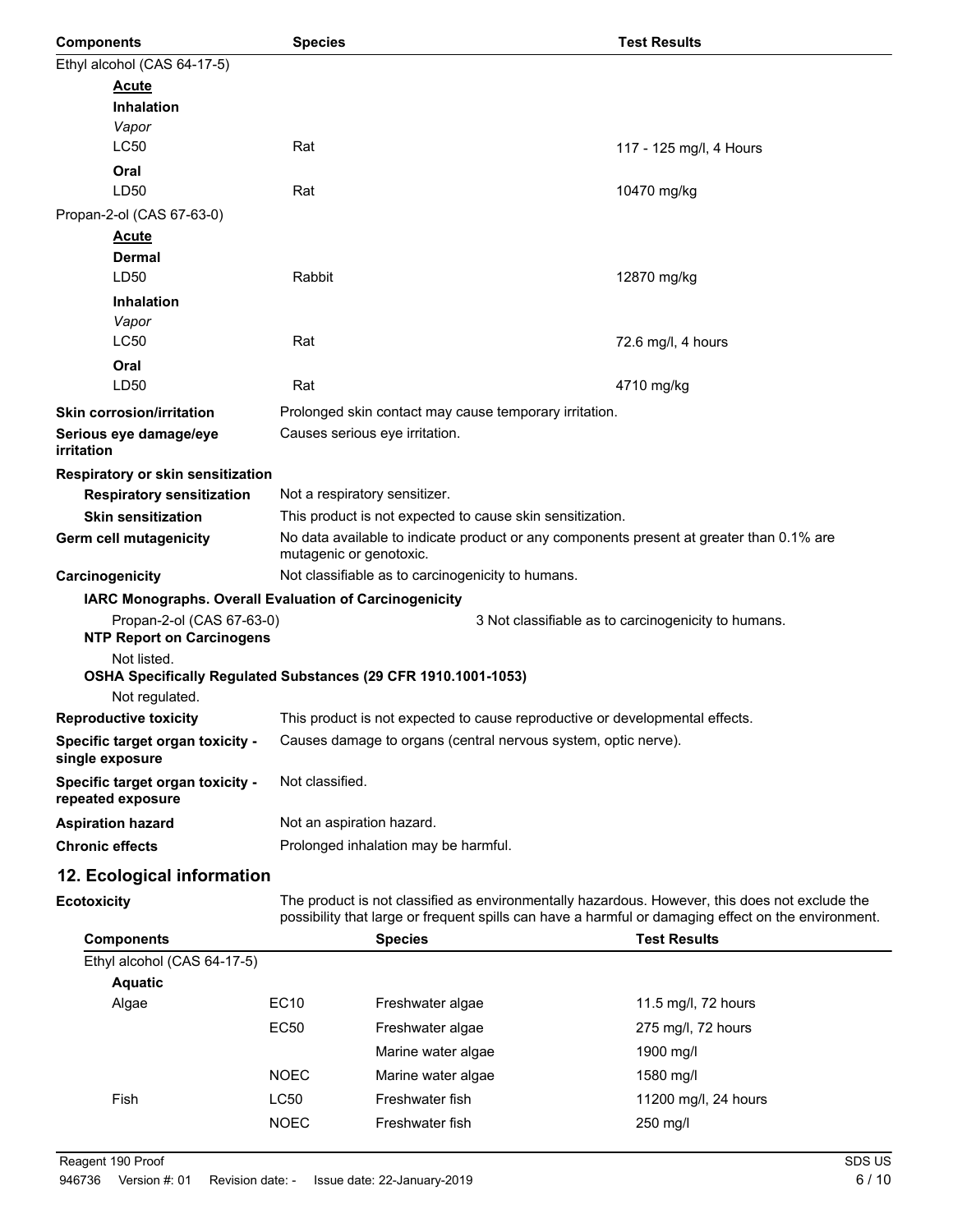| <b>Components</b>                                                 |                   | <b>Species</b>                                                                                                                                                                                                         | <b>Test Results</b>                                                                                 |  |
|-------------------------------------------------------------------|-------------------|------------------------------------------------------------------------------------------------------------------------------------------------------------------------------------------------------------------------|-----------------------------------------------------------------------------------------------------|--|
| Invertebrate                                                      | <b>EC50</b>       | Freshwater invertebrate                                                                                                                                                                                                | 5012 mg/l, 48 hours                                                                                 |  |
|                                                                   |                   | Marine water invertebrate                                                                                                                                                                                              | 857 mg/l, 48 hours                                                                                  |  |
|                                                                   | <b>NOEC</b>       | Freshwater invertebrate                                                                                                                                                                                                | 9.6 mg/l, 10 days                                                                                   |  |
|                                                                   |                   | Marine water invertebrate                                                                                                                                                                                              | 79 mg/l, 96 hours                                                                                   |  |
| Other                                                             | <b>EC50</b>       | Lemna minor                                                                                                                                                                                                            | 4432 mg/l, 7 days                                                                                   |  |
|                                                                   | <b>NOEC</b>       | Lemna minor                                                                                                                                                                                                            | 280 mg/l, 7 days                                                                                    |  |
| <b>Other</b>                                                      |                   |                                                                                                                                                                                                                        |                                                                                                     |  |
| Micro-organisms                                                   | LC50              | Micro-organisms                                                                                                                                                                                                        | 5800 mg/l, 4 hours                                                                                  |  |
| <b>Terrestial</b>                                                 |                   |                                                                                                                                                                                                                        |                                                                                                     |  |
| Plant                                                             | EC50              | Terrestrial plant                                                                                                                                                                                                      | 633 mg/kg dw                                                                                        |  |
| Methanol (CAS 67-56-1)                                            |                   |                                                                                                                                                                                                                        |                                                                                                     |  |
| <b>Aquatic</b><br>Acute                                           |                   |                                                                                                                                                                                                                        |                                                                                                     |  |
| Crustacea                                                         | <b>EC50</b>       | Daphnia magna                                                                                                                                                                                                          | > 10000 mg/l, 48 hours                                                                              |  |
| Fish                                                              | LC50              | Bluegill (Lepomis macrochirus)                                                                                                                                                                                         | 15400 mg/l, 96 hours                                                                                |  |
| Propan-2-ol (CAS 67-63-0)                                         |                   |                                                                                                                                                                                                                        |                                                                                                     |  |
| <b>Aquatic</b>                                                    |                   |                                                                                                                                                                                                                        |                                                                                                     |  |
| Acute                                                             |                   |                                                                                                                                                                                                                        |                                                                                                     |  |
| Crustacea                                                         | LC50              | Daphnia magna                                                                                                                                                                                                          | > 10000 mg/l, 24 hours                                                                              |  |
| Fish                                                              | LC50              | Pimephales promelas                                                                                                                                                                                                    | 9640 mg/l, 96 hours                                                                                 |  |
| Chronic                                                           |                   |                                                                                                                                                                                                                        |                                                                                                     |  |
| Crustacea                                                         | <b>EC50</b>       | Daphnia magna                                                                                                                                                                                                          | > 100 mg/l, 21 days                                                                                 |  |
|                                                                   | <b>NOEC</b>       | Daphnia magna                                                                                                                                                                                                          | 141 mg/l, 16 days                                                                                   |  |
|                                                                   |                   |                                                                                                                                                                                                                        | 30 mg/l, 21 days                                                                                    |  |
| Persistence and degradability<br><b>Bioaccumulative potential</b> |                   | No data is available on the degradability of this product.                                                                                                                                                             |                                                                                                     |  |
| Partition coefficient n-octanol / water (log Kow)                 |                   |                                                                                                                                                                                                                        |                                                                                                     |  |
| Methanol (CAS 67-56-1)                                            |                   | $-0.77$                                                                                                                                                                                                                |                                                                                                     |  |
| Propan-2-ol (CAS 67-63-0)                                         |                   | 0.05                                                                                                                                                                                                                   |                                                                                                     |  |
| <b>Mobility in soil</b>                                           |                   | The product is completely soluble in water.                                                                                                                                                                            |                                                                                                     |  |
| Other adverse effects                                             |                   | No other adverse environmental effects (e.g. ozone depletion, photochemical ozone creation<br>potential, endocrine disruption, global warming potential) are expected from this component.                             |                                                                                                     |  |
| 13. Disposal considerations                                       |                   |                                                                                                                                                                                                                        |                                                                                                     |  |
| <b>Disposal instructions</b>                                      |                   |                                                                                                                                                                                                                        | Collect and reclaim or dispose in sealed containers at licensed waste disposal site. Incinerate the |  |
|                                                                   |                   | material under controlled conditions in an approved incinerator. Do not incinerate sealed                                                                                                                              |                                                                                                     |  |
|                                                                   | regulations.      |                                                                                                                                                                                                                        | containers. Dispose of contents/container in accordance with local/regional/national/international  |  |
| Local disposal regulations                                        |                   | Dispose in accordance with all applicable regulations.                                                                                                                                                                 |                                                                                                     |  |
| Hazardous waste code                                              |                   | The waste code should be assigned in discussion between the user, the producer and the waste                                                                                                                           |                                                                                                     |  |
|                                                                   | disposal company. |                                                                                                                                                                                                                        |                                                                                                     |  |
| Waste from residues / unused<br>products                          |                   | Dispose of in accordance with local regulations. Empty containers or liners may retain some<br>product residues. This material and its container must be disposed of in a safe manner (see:<br>Disposal instructions). |                                                                                                     |  |
| <b>Contaminated packaging</b>                                     | disposal.         | Since emptied containers may retain product residue, follow label warnings even after container is<br>emptied. Empty containers should be taken to an approved waste handling site for recycling or                    |                                                                                                     |  |
| 14. Transport information                                         |                   |                                                                                                                                                                                                                        |                                                                                                     |  |
| <b>DOT</b>                                                        |                   |                                                                                                                                                                                                                        |                                                                                                     |  |
| <b>UN number</b>                                                  | <b>UN1987</b>     |                                                                                                                                                                                                                        |                                                                                                     |  |

| UN HUHIDEL              | <b>UITIJUI</b>                                |
|-------------------------|-----------------------------------------------|
| UN proper shipping name | Alcohols, n.o.s. (Ethyl alcohol; Propan-2-ol) |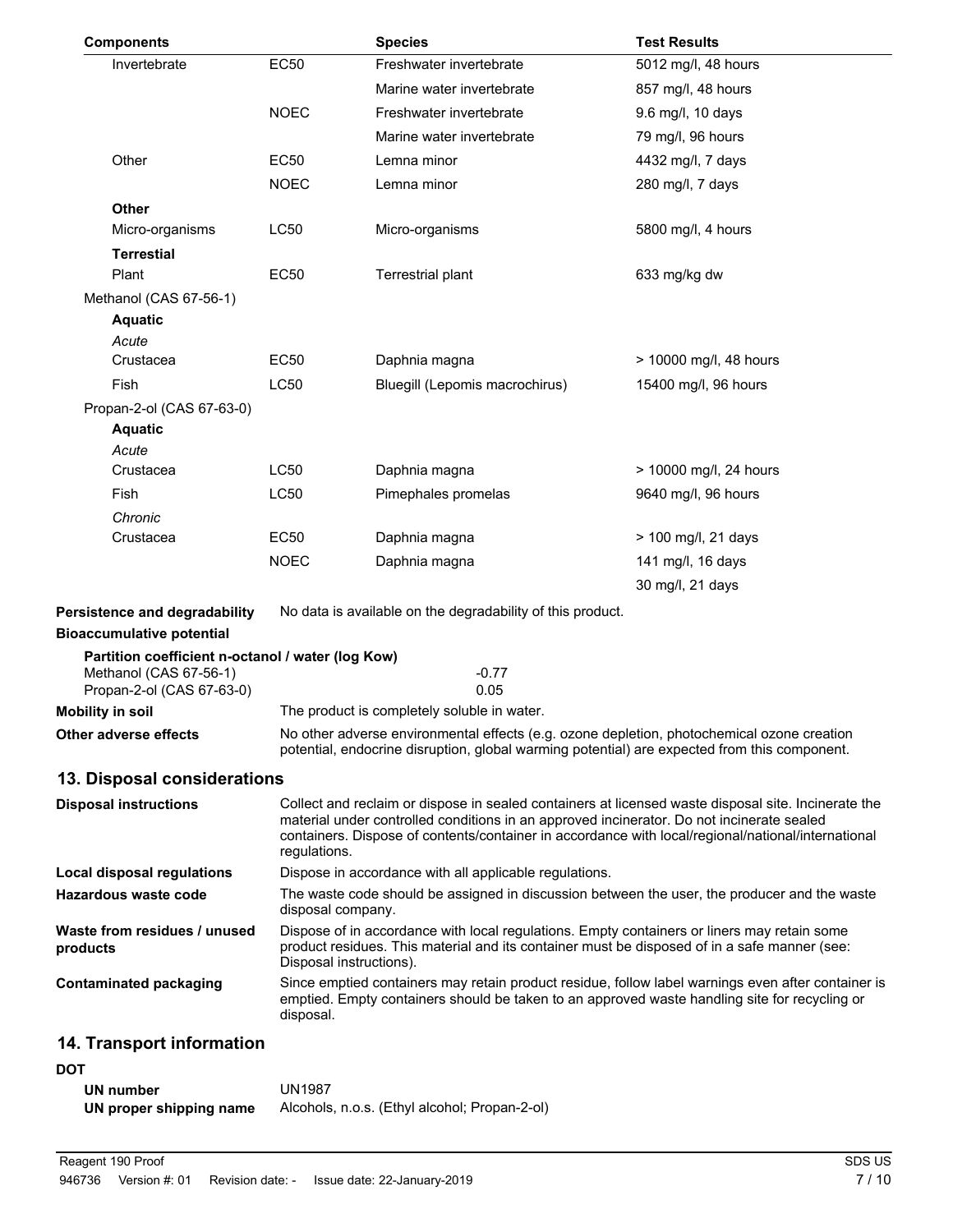| Transport hazard class(es)                                                     |                                                                                                                   |
|--------------------------------------------------------------------------------|-------------------------------------------------------------------------------------------------------------------|
| <b>Class</b><br><b>Subsidiary risk</b>                                         | 3<br>$\overline{\phantom{a}}$                                                                                     |
| Label(s)                                                                       | 3                                                                                                                 |
| <b>Packing group</b>                                                           | $\mathsf{I}$                                                                                                      |
| <b>Environmental hazards</b>                                                   |                                                                                                                   |
| <b>Marine pollutant</b>                                                        | No.                                                                                                               |
|                                                                                | Special precautions for user Read safety instructions, SDS and emergency procedures before handling.              |
| <b>Special provisions</b>                                                      | 172, IB2, T7, TP1, TP8, TP28                                                                                      |
| <b>Packaging exceptions</b>                                                    | 4b, 150                                                                                                           |
| Packaging non bulk                                                             | 202                                                                                                               |
| Packaging bulk                                                                 | 242                                                                                                               |
| <b>IATA</b>                                                                    |                                                                                                                   |
| UN number                                                                      | <b>UN1987</b>                                                                                                     |
| UN proper shipping name                                                        | Alcohols, n.o.s. (Ethyl alcohol; Propan-2-ol)                                                                     |
| <b>Transport hazard class(es)</b><br><b>Class</b>                              | 3                                                                                                                 |
| <b>Subsidiary risk</b>                                                         |                                                                                                                   |
| <b>Packing group</b>                                                           | $\mathsf{I}$                                                                                                      |
| <b>Environmental hazards</b>                                                   | No.                                                                                                               |
| <b>ERG Code</b>                                                                | 3L                                                                                                                |
|                                                                                | Special precautions for user Read safety instructions, SDS and emergency procedures before handling.              |
| <b>IMDG</b>                                                                    |                                                                                                                   |
| <b>UN number</b>                                                               | <b>UN1987</b>                                                                                                     |
| UN proper shipping name                                                        | ALCOHOLS, N.O.S. (Ethyl alcohol; Propan-2-ol)                                                                     |
| <b>Transport hazard class(es)</b>                                              |                                                                                                                   |
| <b>Class</b>                                                                   | 3                                                                                                                 |
| <b>Subsidiary risk</b>                                                         |                                                                                                                   |
| <b>Packing group</b>                                                           | $\mathsf{I}$                                                                                                      |
| <b>Environmental hazards</b>                                                   |                                                                                                                   |
| <b>Marine pollutant</b><br>EmS                                                 | No.<br>F-E, S-D                                                                                                   |
|                                                                                | Special precautions for user Read safety instructions, SDS and emergency procedures before handling.              |
| Transport in bulk according to<br>Annex II of MARPOL 73/78 and<br>the IBC Code | Not established.                                                                                                  |
| 15. Regulatory information                                                     |                                                                                                                   |
| <b>US federal regulations</b>                                                  | This product is a "Hazardous Chemical" as defined by the OSHA Hazard Communication<br>Standard, 29 CFR 1910.1200. |
|                                                                                | TSCA Section 12(b) Export Notification (40 CFR 707, Subpt. D)                                                     |
| Not regulated.                                                                 |                                                                                                                   |
|                                                                                | <b>CERCLA Hazardous Substance List (40 CFR 302.4)</b>                                                             |
| Methanol (CAS 67-56-1)                                                         | Listed.                                                                                                           |
| Propan-2-ol (CAS 67-63-0)                                                      | Listed.                                                                                                           |
| <b>SARA 304 Emergency release notification</b>                                 |                                                                                                                   |
| Not regulated.                                                                 | OSHA Specifically Regulated Substances (29 CFR 1910.1001-1053)                                                    |
| Not regulated.                                                                 |                                                                                                                   |
| <b>Toxic Substances Control</b><br>Act (TSCA)                                  | All components of the mixture on the TSCA 8(b) inventory are designated "active".                                 |
| Superfund Amendments and Reauthorization Act of 1986 (SARA)                    |                                                                                                                   |
| SARA 302 Extremely hazardous substance                                         |                                                                                                                   |
| Not listed.                                                                    |                                                                                                                   |
| SARA 311/312 Hazardous<br>chemical                                             | Yes                                                                                                               |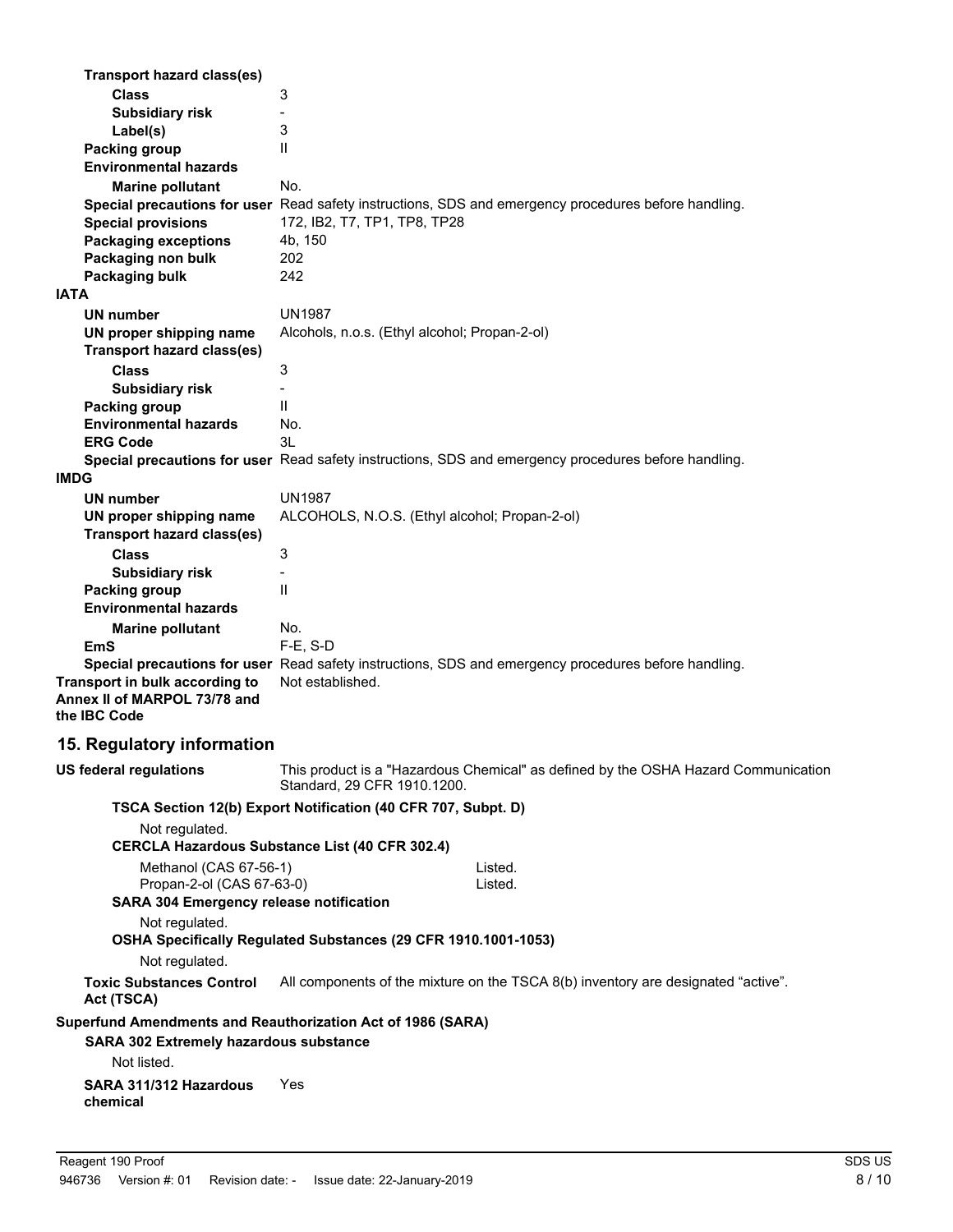| <b>Classified hazard</b> | Flammable (gases, aerosols, liquids, or solids)              |
|--------------------------|--------------------------------------------------------------|
| categories               | Serious eye damage or eye irritation                         |
|                          | Specific target organ toxicity (single or repeated exposure) |

| <b>Chemical name</b>                                                                                                                        |                | <b>CAS number</b>                                                  | % by wt.                                                                                                                                                                                                    |
|---------------------------------------------------------------------------------------------------------------------------------------------|----------------|--------------------------------------------------------------------|-------------------------------------------------------------------------------------------------------------------------------------------------------------------------------------------------------------|
| Methanol<br>Propan-2-ol                                                                                                                     |                | 67-56-1<br>67-63-0                                                 | $4.40 - 4.52$<br>$4.60 - 4.98$                                                                                                                                                                              |
| <b>Other federal regulations</b>                                                                                                            |                |                                                                    |                                                                                                                                                                                                             |
| Clean Air Act (CAA) Section 112 Hazardous Air Pollutants (HAPs) List                                                                        |                |                                                                    |                                                                                                                                                                                                             |
| Methanol (CAS 67-56-1)<br>Clean Air Act (CAA) Section 112(r) Accidental Release Prevention (40 CFR 68.130)                                  |                |                                                                    |                                                                                                                                                                                                             |
| Not regulated.                                                                                                                              |                |                                                                    |                                                                                                                                                                                                             |
| <b>Safe Drinking Water Act</b><br>(SDWA)                                                                                                    |                | Contains component(s) regulated under the Safe Drinking Water Act. |                                                                                                                                                                                                             |
|                                                                                                                                             |                |                                                                    | FEMA Priority Substances Respiratory Health and Safety in the Flavor Manufacturing Workplace                                                                                                                |
| Ethyl alcohol (CAS 64-17-5)<br>Propan-2-ol (CAS 67-63-0)                                                                                    |                | Low priority<br>Low priority                                       |                                                                                                                                                                                                             |
| <b>US state regulations</b>                                                                                                                 |                |                                                                    |                                                                                                                                                                                                             |
| US. Massachusetts RTK - Substance List                                                                                                      |                |                                                                    |                                                                                                                                                                                                             |
| Ethyl alcohol (CAS 64-17-5)<br>Methanol (CAS 67-56-1)<br>Propan-2-ol (CAS 67-63-0)<br>US. New Jersey Worker and Community Right-to-Know Act |                |                                                                    |                                                                                                                                                                                                             |
| Ethyl alcohol (CAS 64-17-5)                                                                                                                 |                |                                                                    |                                                                                                                                                                                                             |
| Methanol (CAS 67-56-1)                                                                                                                      |                |                                                                    |                                                                                                                                                                                                             |
| Propan-2-ol (CAS 67-63-0)<br>US. Pennsylvania Worker and Community Right-to-Know Law                                                        |                |                                                                    |                                                                                                                                                                                                             |
| Ethyl alcohol (CAS 64-17-5)                                                                                                                 |                |                                                                    |                                                                                                                                                                                                             |
| Methanol (CAS 67-56-1)<br>Propan-2-ol (CAS 67-63-0)                                                                                         |                |                                                                    |                                                                                                                                                                                                             |
| <b>US. Rhode Island RTK</b>                                                                                                                 |                |                                                                    |                                                                                                                                                                                                             |
| Ethyl alcohol (CAS 64-17-5)<br>Methanol (CAS 67-56-1)<br>Propan-2-ol (CAS 67-63-0)                                                          |                |                                                                    |                                                                                                                                                                                                             |
| <b>California Proposition 65</b>                                                                                                            |                |                                                                    |                                                                                                                                                                                                             |
|                                                                                                                                             |                |                                                                    | <b>WARNING:</b> This product can expose you to Methanol, which is known to the State of California to cause birth<br>defects or other reproductive harm. For more information go to www.P65Warnings.ca.gov. |
|                                                                                                                                             |                | California Proposition 65 - CRT: Listed date/Developmental toxin   |                                                                                                                                                                                                             |
| Methanol (CAS 67-56-1)                                                                                                                      |                | Listed: March 16, 2012                                             |                                                                                                                                                                                                             |
| subd. $(a)$                                                                                                                                 |                |                                                                    | US. California. Candidate Chemicals List. Safer Consumer Products Regulations (Cal. Code Regs, tit. 22, 69502.3,                                                                                            |
| Methanol (CAS 67-56-1)<br>Propan-2-ol (CAS 67-63-0)                                                                                         |                |                                                                    |                                                                                                                                                                                                             |
| <b>International Inventories</b>                                                                                                            |                |                                                                    |                                                                                                                                                                                                             |
| Country(s) or region                                                                                                                        | Inventory name |                                                                    | On inventory (yes/no)*                                                                                                                                                                                      |
| Australia                                                                                                                                   |                | Australian Inventory of Chemical Substances (AICS)                 | Yes                                                                                                                                                                                                         |

Canada Domestic Substances List (DSL) Yes Canada **Non-Domestic Substances List (NDSL)** Non-Domestic Substances List (NDSL) China Inventory of Existing Chemical Substances in China (IECSC) Yes Europe **European Inventory of Existing Commercial Chemical** Messenger Messenger and Test

Europe **European List of Notified Chemical Substances (ELINCS)** No Japan Inventory of Existing and New Chemical Substances (ENCS) Yes Korea **Existing Chemicals List (ECL) Existing Chemicals List (ECL) The System Constant Constant Constant Constant Constant Constant Constant Constant Constant Constant Constant Constant Constant Constant Constant Const** New Zealand New Zealand Inventory **New Zealand Inventory** All the United States of the Ves

Substances (EINECS)